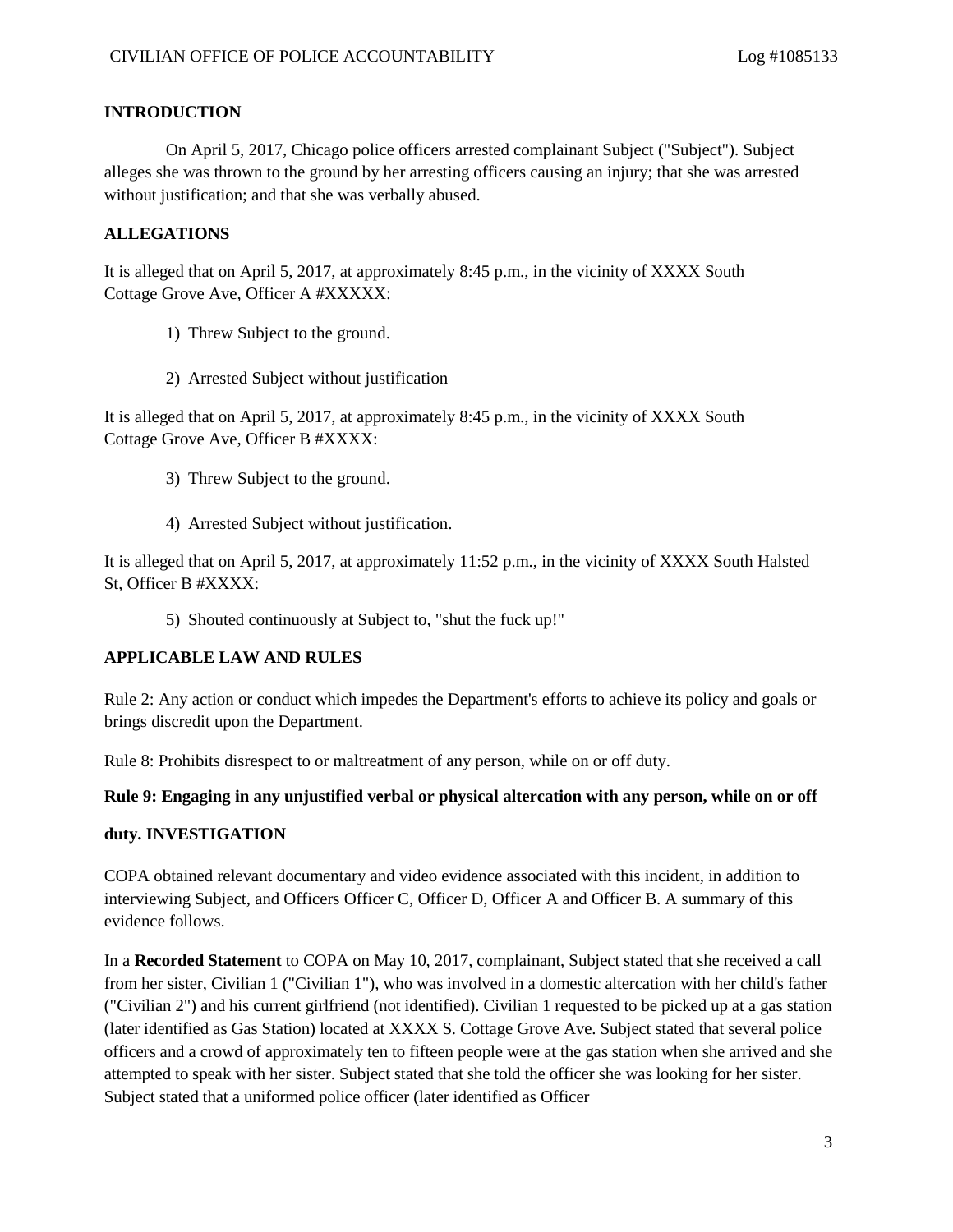E) told her to get back into her car or to leave. Subject stated that she told the officer she did not do anything wrong and took out her phone to call a Sergeant. Subject stated that she called 911 as she walked towards her car to inquire as to how a Sergeant would address the situation. Subject stated that as she got into her car the officer told her she was under arrest and then ordered her to get out of the car. Subject stated that she held onto the steering wheel to stop him from pulling her out. Subject stated that the officer reached inside her car to grab her phone and pulled her from inside with the assistance of five other officers who then slammed her to the ground which "busted her lip." Subject stated she was transported to a police station by two officers (later identified as Beat XXX: Officers C and D). Subject admitted that during the arrest, she was being rude and was using profanity. Subject stated the arresting officers (later identified as Officer E and B) arrived at the station approximately fifteen minutes later. Subject stated one of the officers recorded her with his personal cell phone and that she complained to a Sergeant to no avail. (Att. 8)

The **Recorded Statement of Officer C** was taken at COPA on August 10, 2017 in the presence of counsel. Officer C stated he was working with a partner the night of the incident but does not recall his name. Officer C stated that he was assigned a disturbance call on Maryland Ave. and upon arrival he did not see anyone. Officer C stated that he radioed to dispatch for an update to the call. Officer C stated that he responded to the Gas Station at XXXX S. Cottage Grove Ave and saw a commotion. Officer C stated that he saw other officers there as well. Officer C stated that he had no prior contact with the arrestee (Subject) and was asked by the arresting officers to transport her to the station. Officer C stated that he did not see the arresting officers throw her to the ground. Officer C stated that he did not recall any conversation with Subject during the transport, and that she did not have any visible injuries. Officer C stated that he does not recall the interaction with Subject and the arresting officers at the police station. (Att. 47)

The **Recorded Statement of Officer D** was taken at COPA on August 14, 2017 in the presence of counsel. Officer D stated that he was assigned to Beat XXX, and working with FTO C on the night of the incident. Officer D stated that he was assigned to a domestic disturbance call on a nearby street. Officer D stated that he was told by an occupant of the building that the female battery victim and male offender fled to a gas station down the street. Officer D stated he had no prior contact with Subject. Officer D stated that they toured the area for the parties and drove past the gas station. Officer D stated that they encountered a marked police vehicle and witnessed two police officers talking to a male and a pregnant female. Officer D stated he does not know the arresting officers. Officer D stated that he was on the side of the building and did not see the officers throw Subject to the ground, nor did he see when Subject was arrested, due to his position in the parking lot. Officer D stated that Officer C spoke to Subject and attempted to calm her down. Officer D stated that Subject was irate and did not know why she was arrested. Officer D stated that Subject made no statements and that he did not see any injuries during the transport. Officer D stated that they did not remain in the station after the arresting officers arrived and did not see any interaction between the arresting officers and Subject (Att.48)

The **Recorded Statement of Accused Officer A** was taken at COPA on September 11, 2017 in the presence of counsel. Officer E stated that he was working with Officer B at the time of this event. Officer E stated that he observed a vehicle in the gas station lot with a broken window, and a male and female standing nearby (Civilian 2 and Civilian 1). Officer E stated that the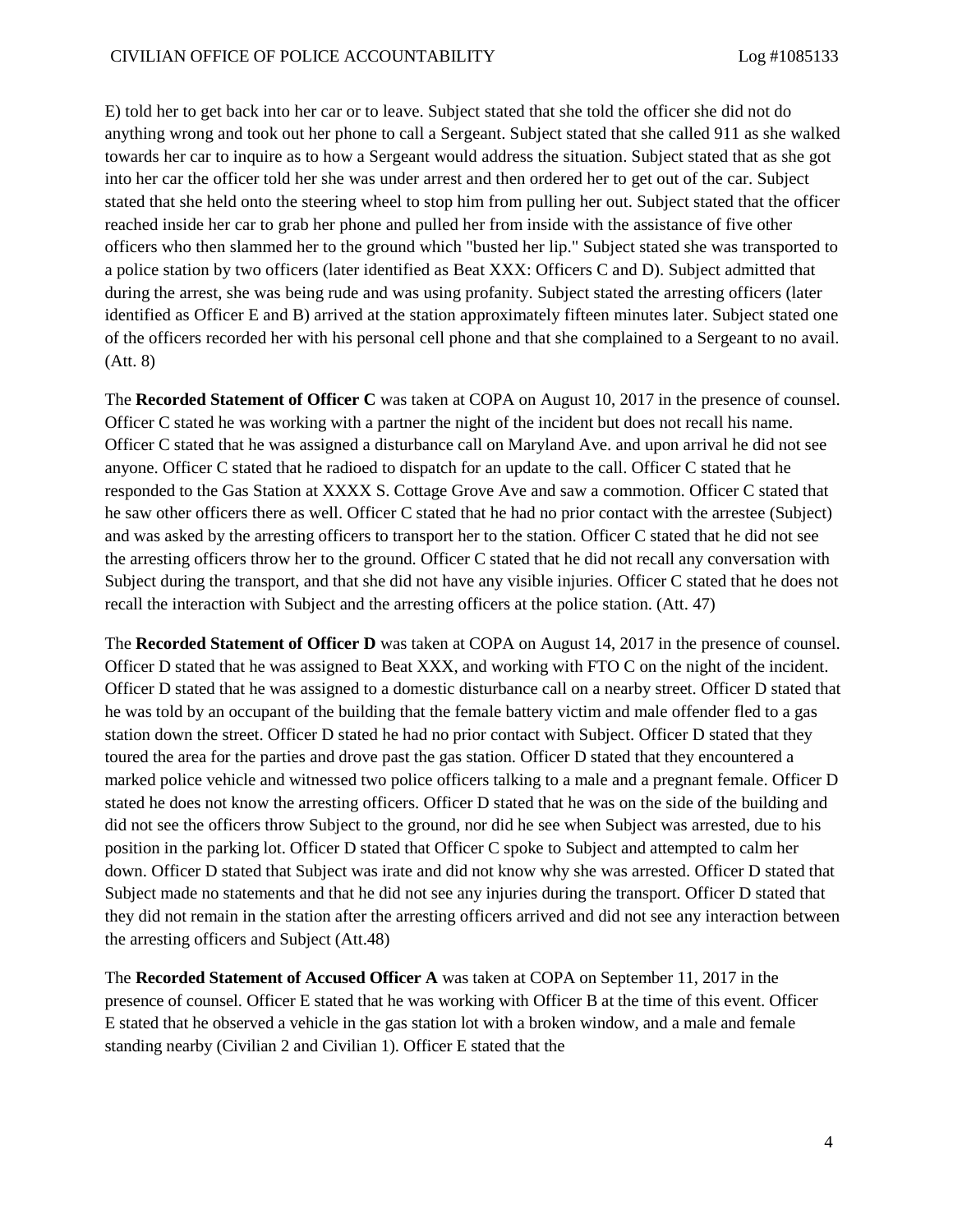female (Civilian 1) appeared to be in distress and Officer E stopped to investigate. Officer E stated that (Civilian 2) approached and explained that the vehicle belonged to his friend (Civilian 4'), who was on the way to the gas station. Officer E stated that Civilian 4 arrived at which time he discovered that the three individuals were involved in a domestic altercation and that Civilian 1 had broken Civilian 4's car window.

Officer E stated that around this time a red vehicle entered the gas station lot at a high rate of speed. Officer E stated that Subject exited the vehicle and walked towards him and Civilian 4. Officer E stated that Subject did not identify herself at the time. Officer E stated he ordered Subject to step back from him and Civilian 4, to which she responded, "that's my sister" in reference to the other female that was present, and continued to advance. Officer E stated that he continued to order Subject to step back, which she refused to do, prompting her arrest. Officer E stated that Subject was arrested due to her interference with his investigation. Officer E stated that Subject was not compliant during her arrest, but that he used only minimal force to detain her, and that he did not slam her to the ground. Officer E stated that Subject resisted arrest by flailing her arms, dropping her weight, and was making derogatory statements. Officer E stated Beat XXX arrived at some point during the incident and transported Subject to the station Officer E stated that he and Officer B completed the paperwork once at the station. Officer E stated that he did not observe Officer B use profanity at Subject or use his personal cell phone to record her. Officer E stated that Subject was then transported to the XXX District female lockup for processing. (Att. 62)

The **Recorded Statement of Accused Officer B** was taken at COPA on September 11, 2017 in the presence of counsel. Officer B stated that he and Officer E were responding to a domestic disturbance in the gas station lot. Officer B stated that Subject drove into the gas station with her vehicle at a high rate of speed causing the officers and other parties to move out of the way. Officer B stated that Subject approached Officer E and Civilian 4 in an aggressive manner. Officer B stated that Subject was screaming at them and refused multiple orders to step back. Officer B stated that Subject was arrested for obstruction, and that she resisted by going "dead weight." Officer B stated that her arms were placed behind her back and she was handcuffed. Officer B stated he does not recall the identities of the other officers who were present. Officer B stated that Subject continued to be aggressive and verbally abusive in the station. Officer B stated Subject was transported to the XXX<sup>h</sup> District female lockup for processing. Officer B stated that he did not throw Subject to the ground. Officer B stated that he does not recall using the specific language from Subject's allegation. (Att. 63)

**Attendance and Assignment Records** for the XXXth District, dated April 5, 2017, exhibit Officer C star XXXX, and Officer D star XXXX, were assigned to Beat XXX which was the listed transporting vehicle. (Att. 14)

**Attendance and Assignment Records** for VRI South, dated **April** 5, 2017, exhibit Officer F star XXXXX, and Officer G star XXXXX, were assigned to Beat XXXX which responded to several calls at the location of the incident. (Att. 46)

<sup>1</sup> Civilian 4 is the name listed on the 911 call regarding a domestic disturbance in which her car window was broken. See attachment 31.

<sup>2</sup> "Dead weight" is a colloquialism describing the dropping of one's weight to the ground to resist arrest.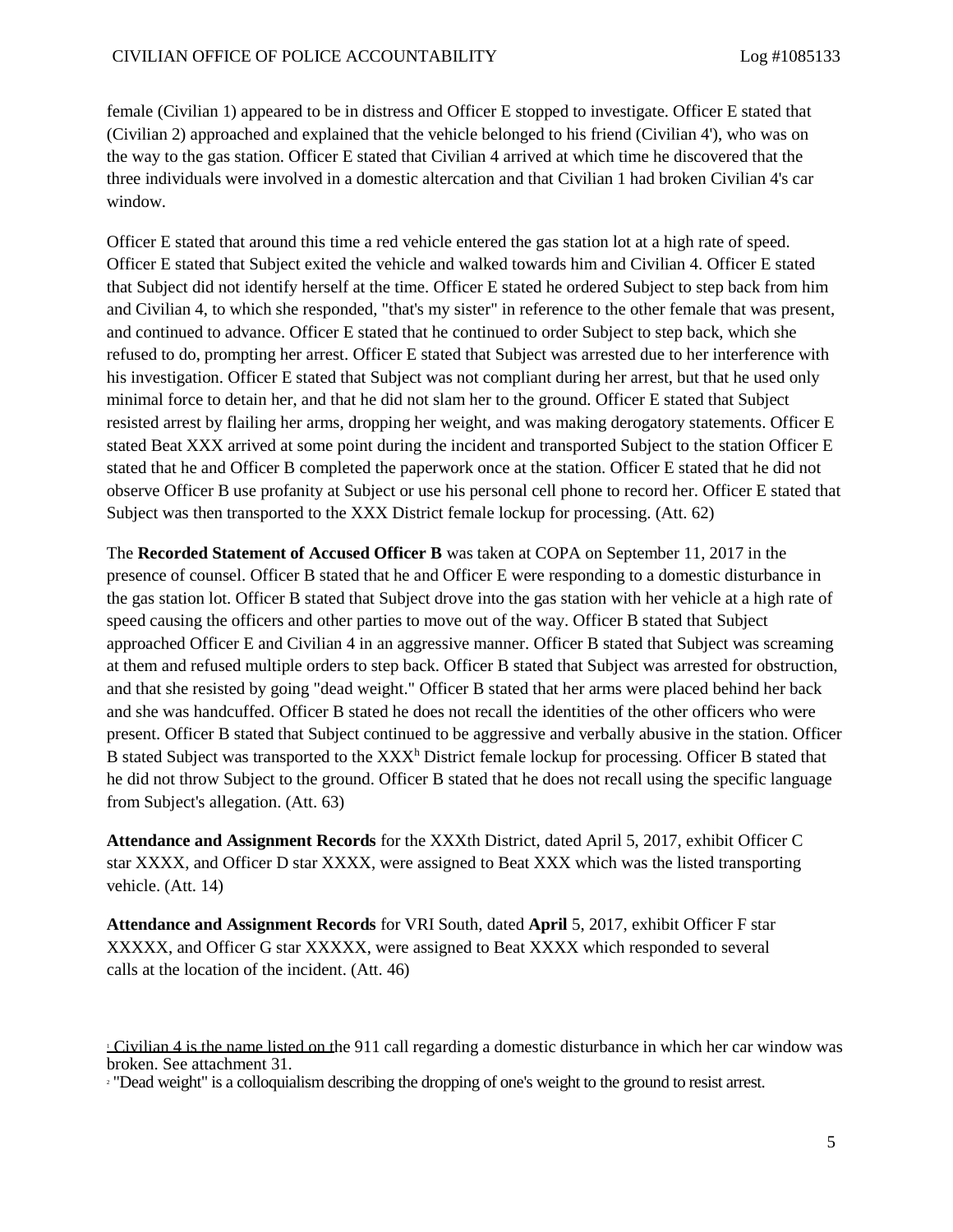Subject's Arrest Report, **CB# XXXXXX,** states that she was charged with Resisting/Obstructing a peace officer (720 ILCS 5/31-1-A). According to the Incident Narrative, the officers state that Subject entered the gas station with her vehicle at a high rate of speed. Subject then failed to follow orders to step back from officers and a female subject, which interfered with their investigation. The arresting officers are documented as Officer E #XXXXX and B #XXXX under Beat XXXX (Att. 15)

A full-page mugshot **Photograph** was obtained under CB# XXX exhibiting a large image of Subject's face to which there are no signs of injury. (Att. 16)

**Case Incident Reports** recorded under RD# XXXXXX contain a similar narrative as in the arrest report. (Atts. 17, 18, 19)

A **Body-worn camera video** dated April 5, 2017, 8:16 p.m., depicts Officers C and D responding to an unrelated call for a burglar alarm. (Att. 22)

A **Body-worn camera video** dated April 5, 2017, 8:35 p.m., depicts Officers C and D responding to XXXX S Maryland who were unable to contact the involved parties. (Att. 23)

A **Body-worn camera video** dated April 5, 2017,8:35 p.m., depicts corresponding in-car camera from Beat XXX of Officers C and D responding to XXXX S Maryland. (Att. 24)

An **In-car camera video** dated April 5, 2017, 8:52 p.m., depicts the rear-facing camera inside Beat XXX. The video shows Subject in the back seat, handcuffed from behind, and depicts a view of her face to which there are no signs of injury. (Att. 25)

An **In-car camera video** dated April 5, 2017, 8:52 p.m., depicts corresponding dash-camera video of Beat XXX transporting Subject to the station. (Att. 26)

An **OEMC Event Query** dated April 5, 2017, 8:21 p.m., reflects a call to 911 reporting a battery inprogress at XXXX S Cottage Grove Ave to which Beat XXXX was assigned. (Att. 27)

An **OEMC Event Query** dated April 5, 2017, 8:24 p.m., reflects a call to 911 reporting a battery inprogress at XX/Cottage Grove which was made a duplicate of XXXX's assignment. Caller identified as Civilian 5 through a telephone contact made by COPA on July 13, 2017. (Att. 28)

An **OEMC Event Query** dated April 5, 2017, 8:32 p.m., reflects a call to 911 reporting a battery inprogress at XXXX S Maryland Ave to which Beat XXXX was assigned. (Att. 29)

An **OEMC Event Query** dated April 5, 2017, 8:32 p.m., reflects a call to 911 reporting a domestic battery at XXXX S Maryland Ave which was made a duplicate to XXX's assignment. (Att. 30)

An **OEMC Event Query** dated April 5, 2017, 8:33 p.m., reflects a call to 911 reporting a domestic disturbance at XX/Cottage Grove in the Gas Station which was made a duplicate of XXX's assignment. The caller's name listed in the event is "Civilian 4". The female caller is the victim of the damaged vehicle mentioned in Officer E's statement. (Att. 31)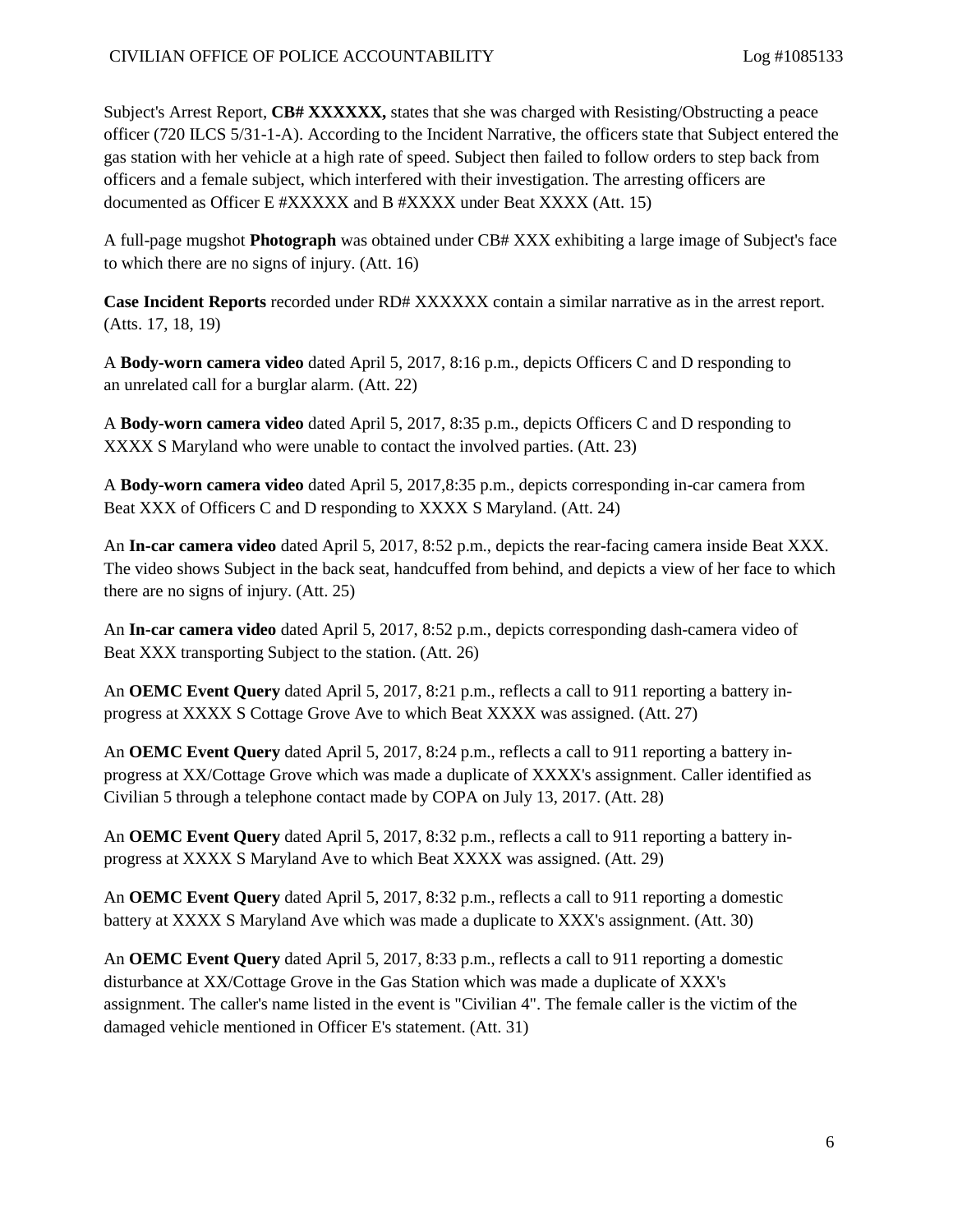An **OEMC Event Query** dated April 5, 2017, 8:46 p.m., reflects a call to 911 in which a female caller (identified as Subject from the phone number) requests help at XXXX S Cottage Grove which was made a duplicate of XXX's assignment. (Att. 32)

An **OEMC Event Query dated** April 5, 2017, 8:51 **p.m.,** reflects a street-stop event created for Beat XXXX and shows Beat XXX assisting for transport. (Att. 33)

In **Telephone Contact** made on July 12, 2017 at approximately 1:20 p.m., Subject elaborated on the alleged injury stating that she received a cut to the inside of her mouth on the top right side. Subject also related she had braces, was not bleeding at the time of the incident, and did not take pictures of her mouth. Subject stated that her sister's boyfriend Civilian 2, along with his cousin (not identified), were present during the incident. Subsequently, COPA attempted to make **contact via telephone** with the complainant's sister, Civilian 1, on July 12, 2017, and July 13, 2017. COPA was not contacted by the witness during the entirety of this investigation. (Atts. 37, 64)

In **Telephone Contact** made on July 13, 2017 at approximately 1:35 p.m., COPA called the number shown in Event Query #1709513601 and spoke with Civilian 5 regarding her call to 911 on April 5, 2017 at 8:22 **p.m.** Civilian 5 stated that she witnessed four males fighting with two females behind the Gas Station, located at XXrd and Cottage Grove, and called 911 as she was driving past. Civilian 5 stated that she did not see the police at that time. (Att. 38)

A **Canvass** was conducted on July 19, 2017 at XXXX S Cottage Grove Ave and surrounding areas. COPA investigators entered the Gas Station store and spoke with Civilian 3 who is the manager. Civilian 3 stated that the surveillance camera system has a five-day retention period and showed COPA investigators the monitor which displays the camera angles. COPA investigators inspected the garage of XXXX S. Maryland Ave and observed mounted surveillance cameras which face the gas station lot. COPA investigators attempted to contact with occupants of the house to which there was no response. COPA investigators visited the adjacent Restaurant where cameras were observed on the exterior of the building. COPA investigators spoke with a female employee who stated any video for the date of incident is past retention. COPA investigators left business cards for the owner; COPA was not contacted for the entirety of the investigation. (Att. 39)

A **Letter to Complainant** dated July 25, 2017 was sent to Subject asking for cooperation from Civilian 1. COPA did not receive a response from the complainant or witness during entirety of this **investigation. This letter was returned to COPA which was labeled Return to Sender — Unable to Forward** (Atts. 40, 51)

An **OEMC Transmission** of the 911 call from Subject was obtained where she can be heard saying, "don't touch me, get on, move!" and then asking for a supervisor. (Att. 45)

On August 17, 2017, at approximately 10:25 a.m., COPA contacted CPD via **Telephone** to schedule Witness Officer F for an interview. COPA spoke with Sergeant #XXXX who stated that Officer F was on medical leave indefinitely due to shoulder surgery.

In **Telephone Contact** made on August 23, 2017, at approximately 11:20 a.m., Officer G stated that he and Officer F were assigned to Beat XXXX and responded to a battery in progress call at XXXX S Cottage Grove Ave. Officer G stated that when they arrived at the gas station no one was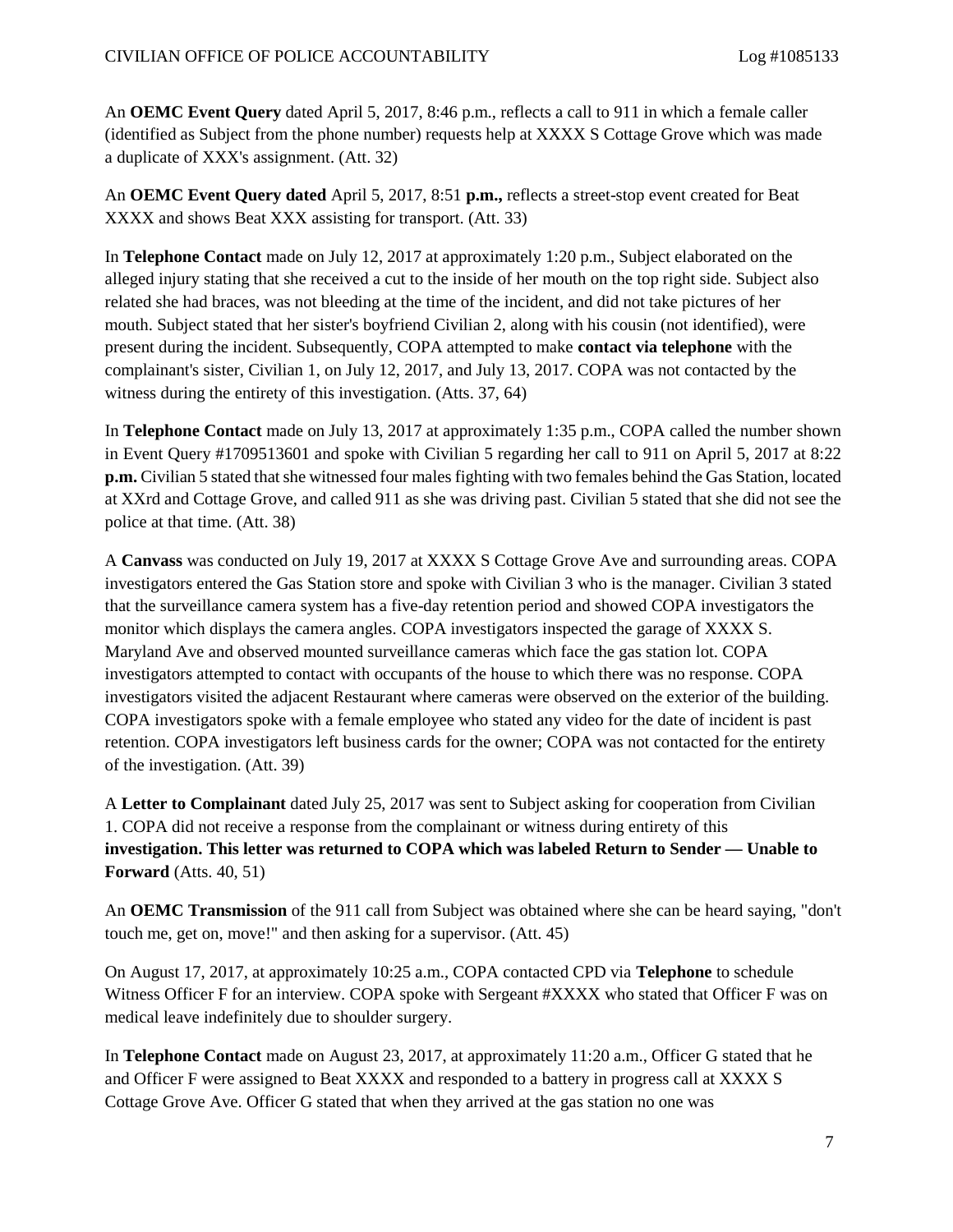found and they did not encounter XXXX. Officer G stated that they left the area shortly thereafter. (Atts. 52, 64)

An **Email** was sent to the Bureau of Internal Affairs ("BIA") requesting any related video from the XXth District Station to which there was no video found. (Atts. 55,65)

#### **CONCLUSION AND FINDING**

#### **Accused: Officer A #XXXXX, Officer B #XXXX**

COPA's burden of proof relies on the preponderance of evidence standard. COPA recommends a finding of **NOT SUSTAINED** for **Allegations #1 and #3,** that the officers threw Subject to the ground, which resulted in an injury to her lip. There is not enough evidence to prove or disprove the claim of excessive force or injury.

According to Subject's statements, she claims she was thrown to the ground onto her face during her arrest and sustained an injury to the inside of her lip. Both Officer E and Officer B assert that Subject resisted during her arrest. This included screaming, flailing her arms and dropping her weight to the ground which is corroborated by Subject's call to 911. The 911 audio captures her screaming at the officers, "don't touch me, get on, move." Both Officer E and Officer B stated that the minimal level of force was used to handcuff her. Officer C and Officer D stated that Subject made no mention of the injury and made no requests for medical attention. There is no indication on Subject's arrest report that injuries were observed or reported to lockup personnel. There is no record of transport to a hospital. In the telephone conversation with COPA, Subject stated she did not seek treatment for the alleged injury after her release from the station. Subject failed to provide pictures or video of the alleged injuries. COPA was unable to reach Civilian 1 or Civilian 2, to provide a statement which corroborates Subject's claims.

Irrespective of the above, Subject asserts that the acts occurred as alleged. There is insufficient evidence to prove or disprove the allegations and therefore the COPA recommends a finding of Not Sustained.

COPA recommends a finding of **EXONERATED** for **Allegations #2 and #4** that the officers detained Subject without justification. Based on the preponderance of evidence, the officers were legally justified in placing Subject into custody. According to Illinois statute 720 ILCS 5/31-1, (from Ch. 38, par. 31-1);

*Sec. 31-1. Resisting or obstructing a peace officer, firefighter, or correctional institution employee.*

*(a) A person who knowingly resists or obstructs the performance by one known to the person to be a peace officer, firefighter, or correctional institution employee of any authorized act within his or her official capacity commits a Class A misdemeanor.*

According to statements from Officer E and Officer B, the officers were in uniform, which identified them as police officers, and were driving a marked Chicago Police Department vehicle. Given the dress of the officers and the situation, a reasonable person would have known that Officer E and Officer B were police officers at the time. Both Officer E and Officer B assert that Subject's aggressive movements towards themselves and the victim, and her failure to follow lawful orders,